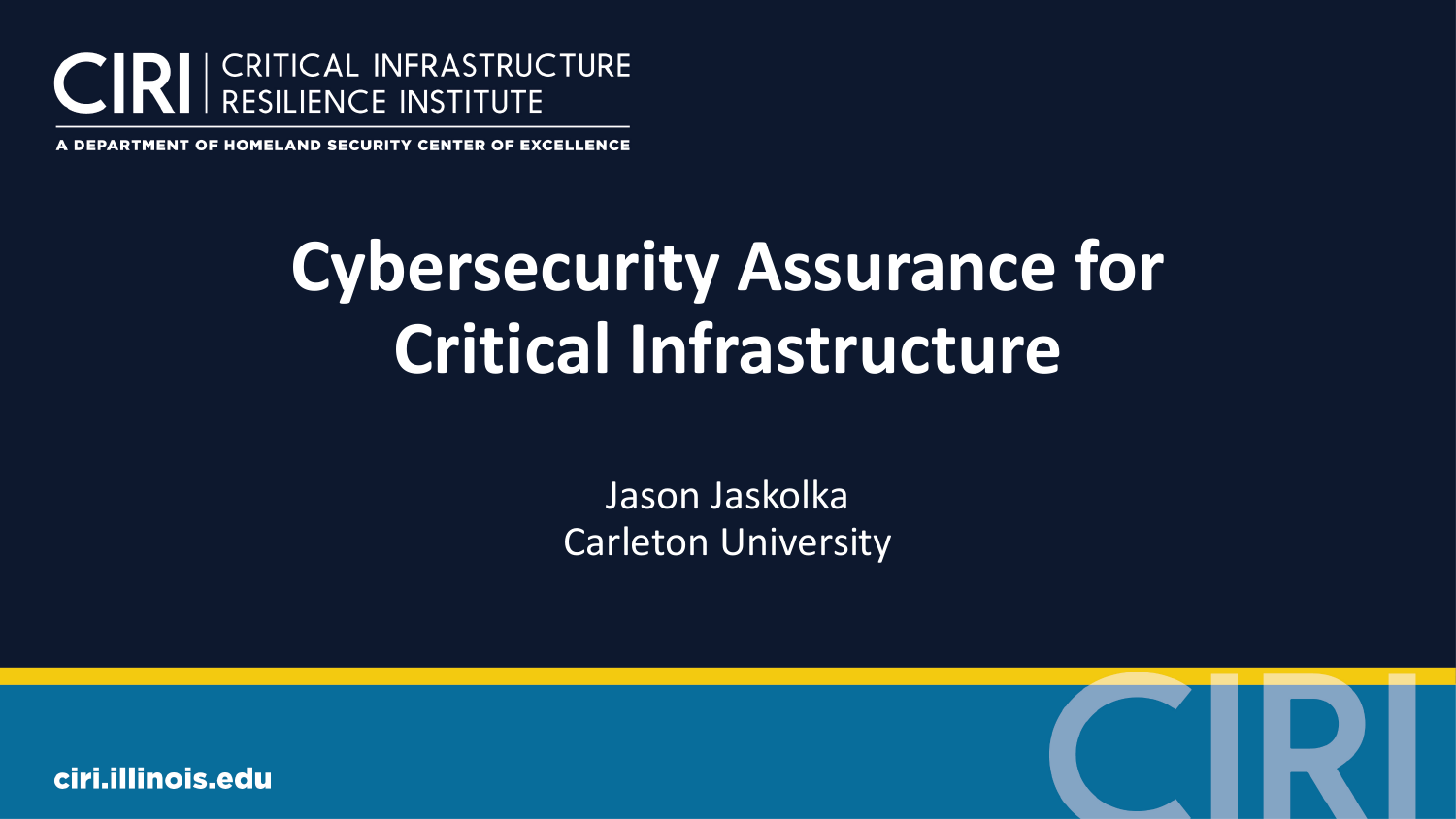

TMENT OF HOMELAND SECURITY CENTER OF EXCELLENCE



### Project Overview

**Develop an improved understanding of the increasingly distributed, complex, and richly connected critical infrastructure environment at a systems level to provide valuable insights into improving security and resilience** 

- Advance *cybersecurity assurance* by providing valuable and insightful information regarding:
	- Mitigating the vulnerabilities and risks introduced by the existence of implicit interactions
		- *Implicit interactions:* component interactions within a distributed system that may be unfamiliar, unplanned, or unexpected, and either not visible or not immediately comprehensible to the system designers
	- Reducing the impact when a system experiences an attack or failure
	- Making it more practical to address cybersecurity early in system development
	- Design, implementation, and cyber-assurance decisions, as well as mitigation strategies and policies
- Identify *strengths and weaknesses* of the methodology
	- Inform further development and technology transition initiatives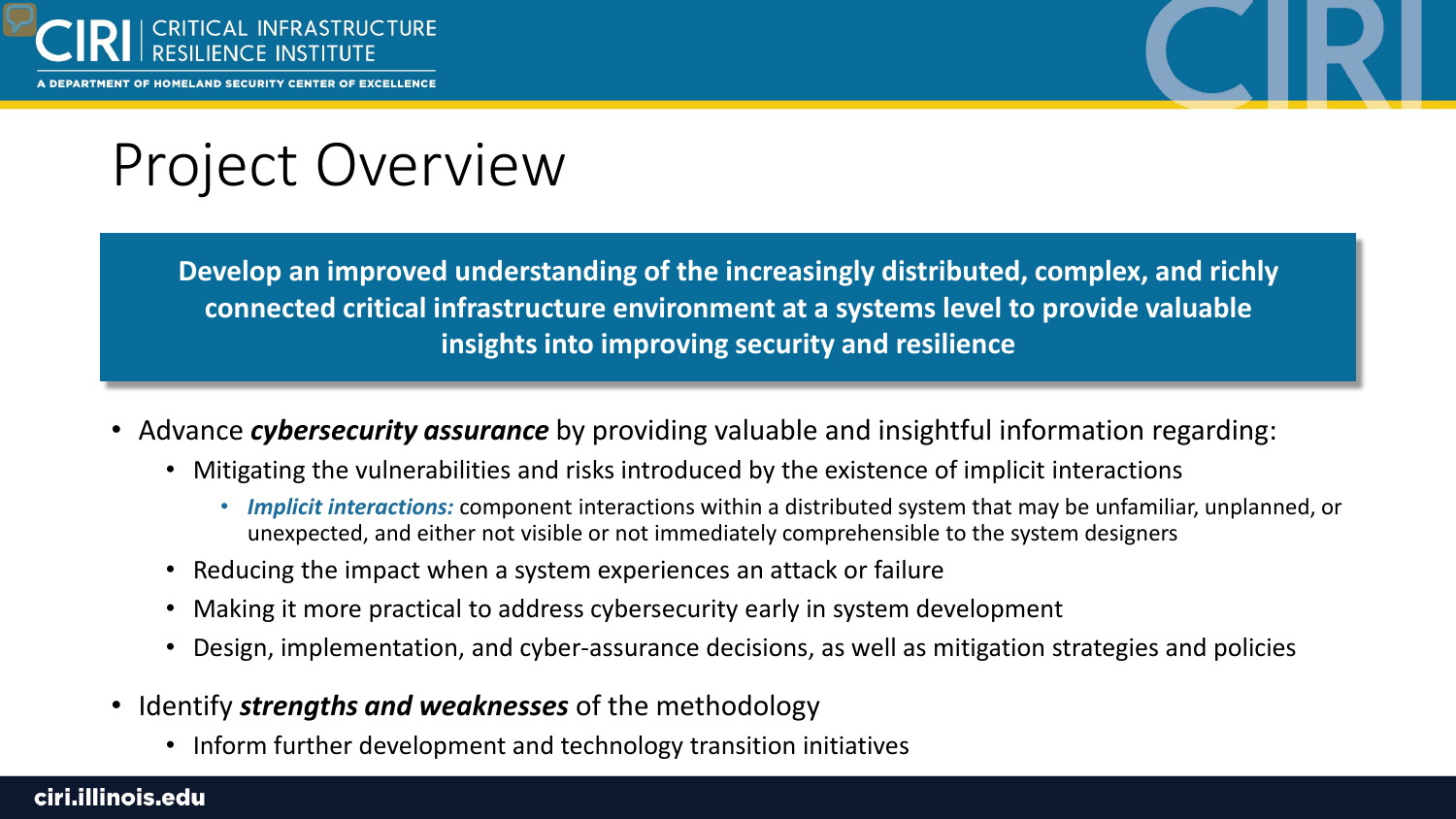





### **Modeling and Specification**

- Developed a *formal methods-based approach* for identifying and analyzing existence of implicit interactions in critical infrastructure systems
	- Involves the specification and analysis of the communication among system components using a mathematical modeling framework known as  $C^2KA$

### **System Analysis**

- Finds the ways in which a compromised system component can cause disruptions to operations by exploiting identified implicit interactions
- Developed a *software prototype* to automate the analysis methodology to:
	- *Identify implicit interactions* in a given system specification
	- *Compute the severity and exploitability* of the identified implicit interactions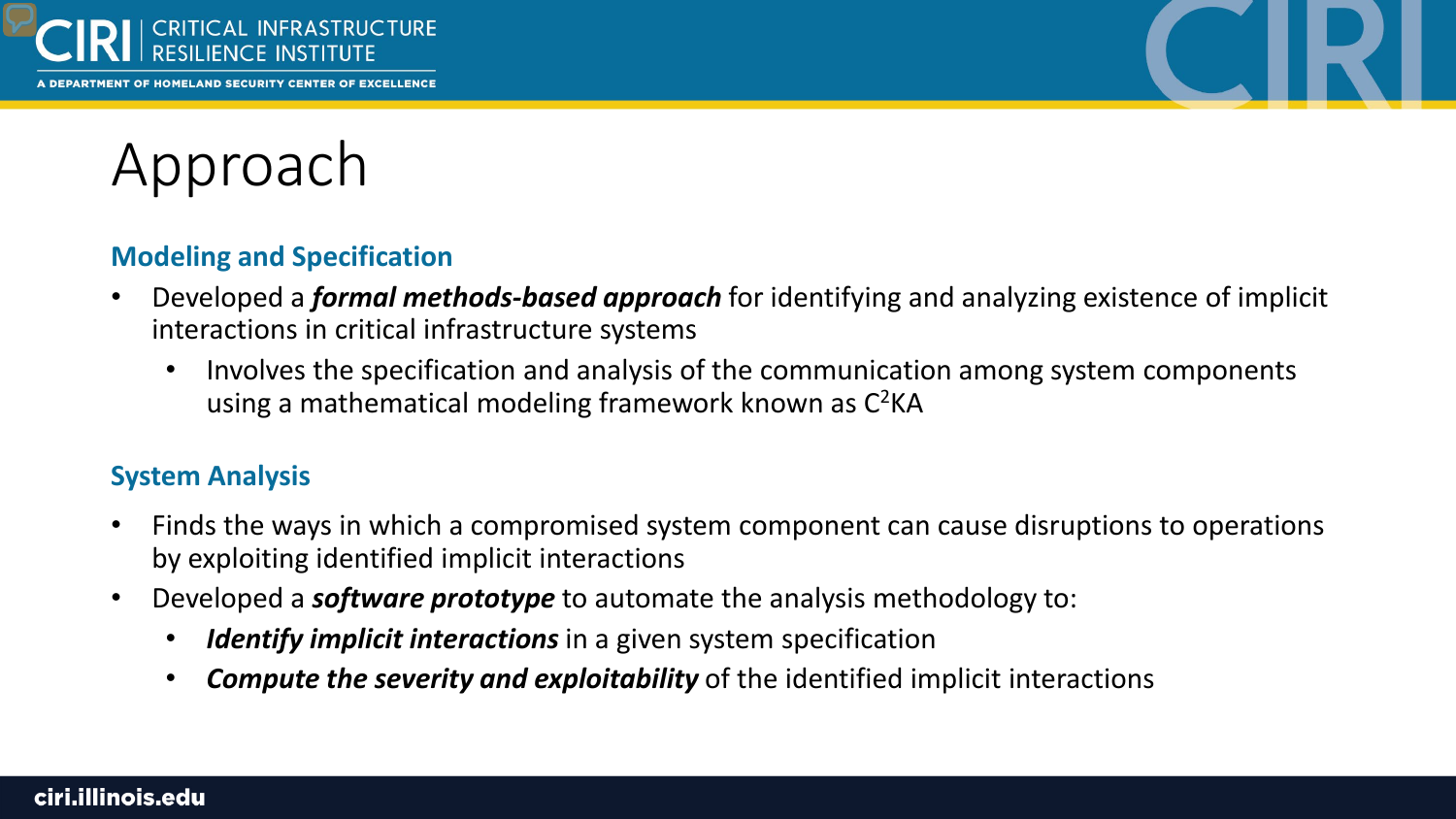

RTMENT OF HOMELAND SECURITY CENTER OF EXCELLENCE



# Testing, Evaluation, and Validation

- Acquired a real-world case study system of a *wastewater dechlorination process* from the SCADA operators at Robert O. Pickard Environmental Centre (ROPEC) within the City of Ottawa
- Shared and presented detailed reports of the methodology and analysis including:
	- Informal system description
	- System specification using the C<sup>2</sup>KA modelling framework
	- System analysis results generated by the prototype software tool
- *Validated* by the Senior Control Systems Engineer and team responsible for the system
- Administered a *questionnaire* to City of Ottawa that was completed by six stakeholders operating at ROPEC
	- Respondents found the approach and results to *exceed their expectations*
	- Consensus that the analysis results were *understandable* and *valuable* to their team/organization with the potential to "*identify hidden problems and perhaps provide cost savings and time*"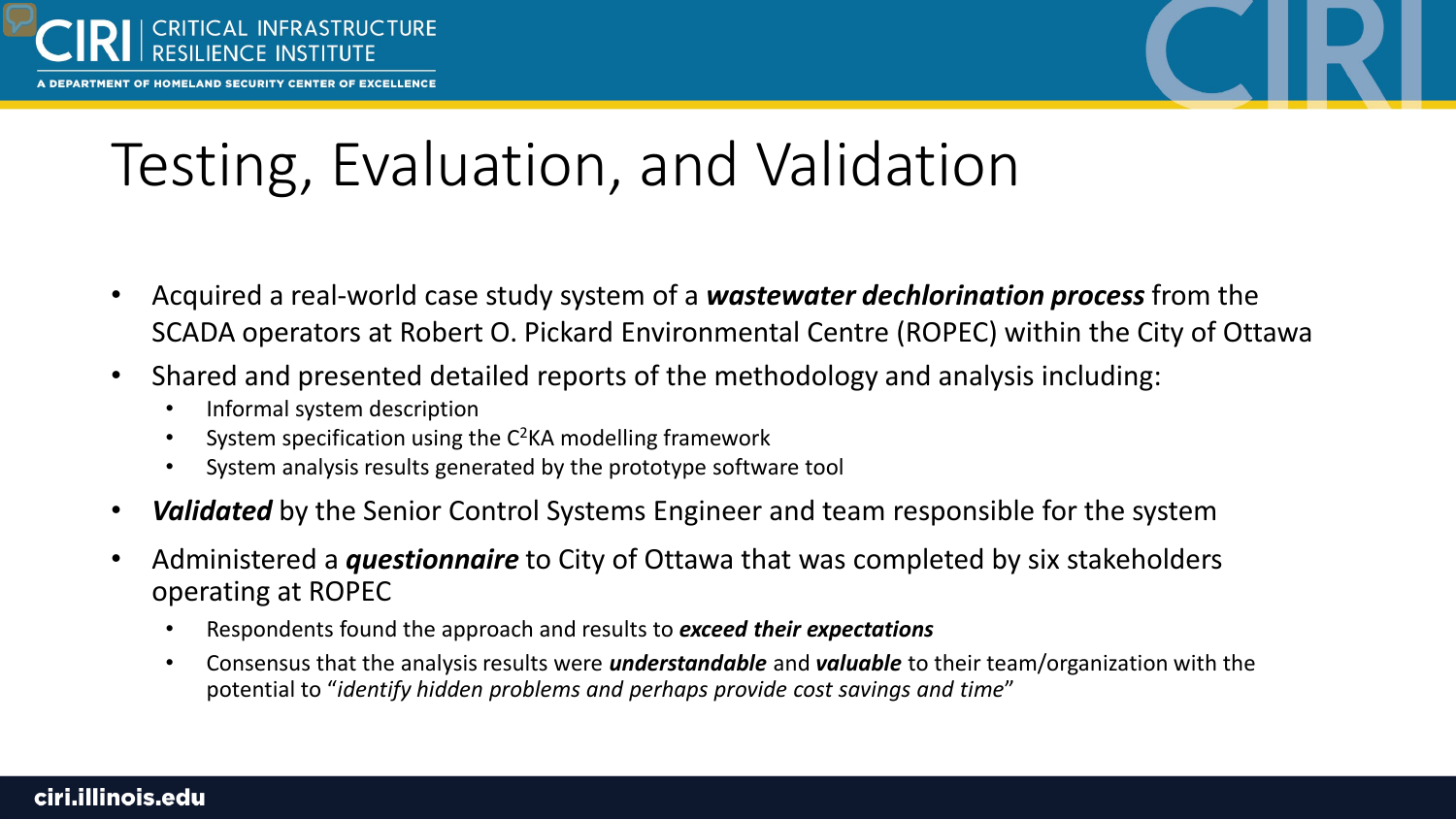

RTMENT OF HOMELAND SECURITY CENTER OF EXCELLENCE



## Milestones and Accomplishments

#### **Outcomes Achieved to Date**

- 1. Approach for identifying implicit interactions
- 2. Approach for evaluating severity and exploitability of implicit interactions
- 3. Software prototype for specifying system, and identifying and analyzing implicit interactions
- 4. Approach for simulating complex systems
- 5. Validation of the developed approaches with case study applications
- 6. Dissemination of work through Publications (3) and Presentations (15)

#### **Milestones Remaining**

• Transition the developed approaches into practice so that they can be easily adopted and integrated into system development workflows by our end-users and customers

#### **Obstacles/Impediments that Have Been Overcome**

- Many potential end-users/customers were unable/unwilling to share descriptions of their systems for the purpose of validating the project results and outcomes due to PI's Canadian citizenship
	- *Mitigation Strategy*: Engaged with Canadian critical infrastructure providers/operators to broaden the scope of the pool of potential end-users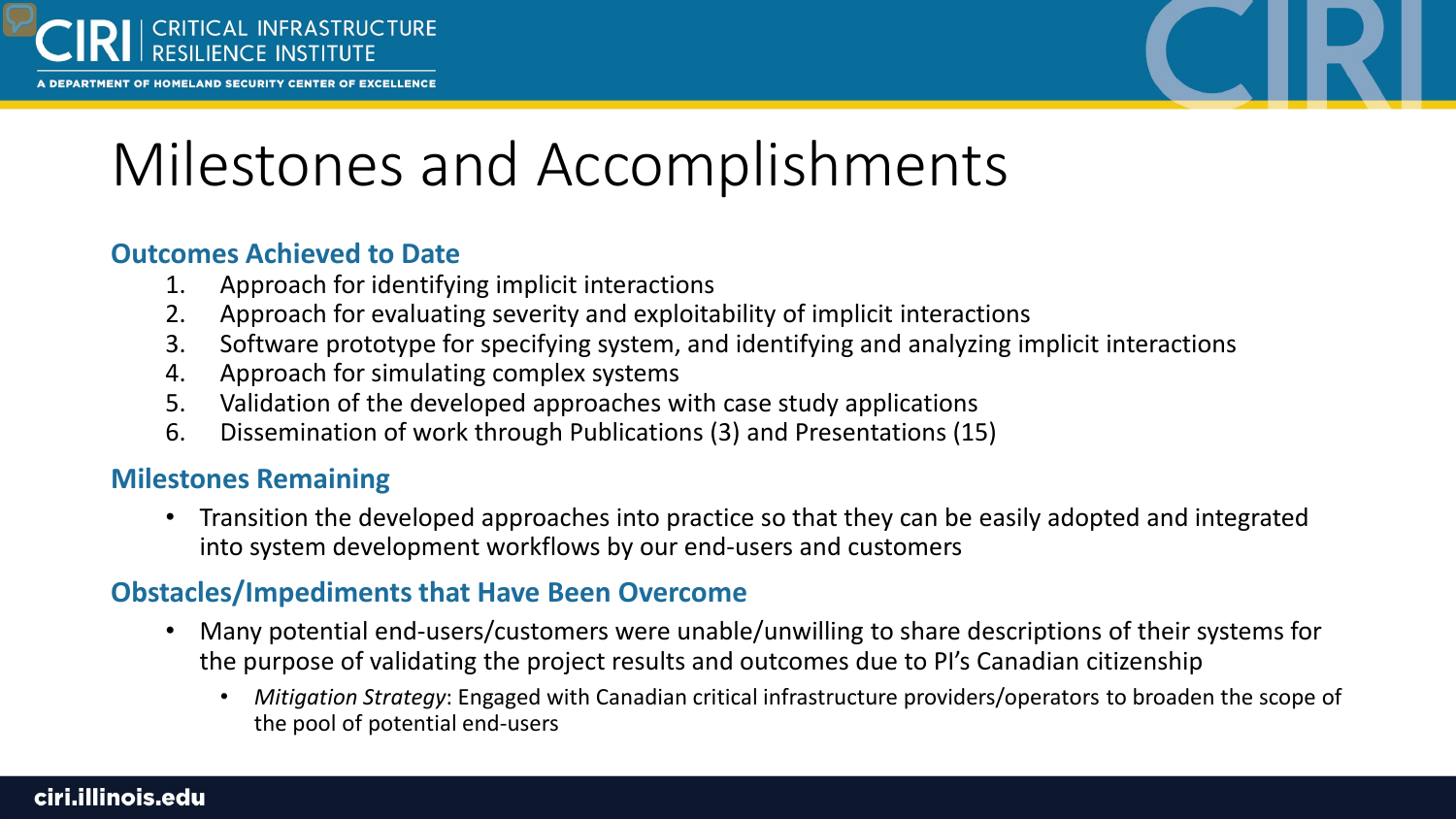



# Project Impact

- Addresses the *need for enhanced understanding* of **the** *linkages between critical system components* to study the integrity, sustainability, reliability, and vulnerabilities of critical infrastructures
- Capable of providing critical infrastructure *designers, integrators, owners, and operators* with actionable information that can drive design, implementation, and cyber-assurance decisions
	- *Where and how to spend valuable resources* in mitigating the potential for such attacks on systems
	- Formal foundation upon which mitigation approaches can be developed
	- Basis for *developing policies and guidelines* for designing and implementing critical infrastructure systems that are resilient to cyber-threats
- Impact validated through feedback received from SCADA operators at a *wastewater treatment facility* where we have applied our research outcomes and approaches
	- Questionnaire results show that performance targets for the developed approach have been meet
		- Consensus that the approaches and results are *valuable, understandable, and exceeded expectations*
	- Makes it more practical to address cybersecurity early in system development

#### ciri.illinois.edu